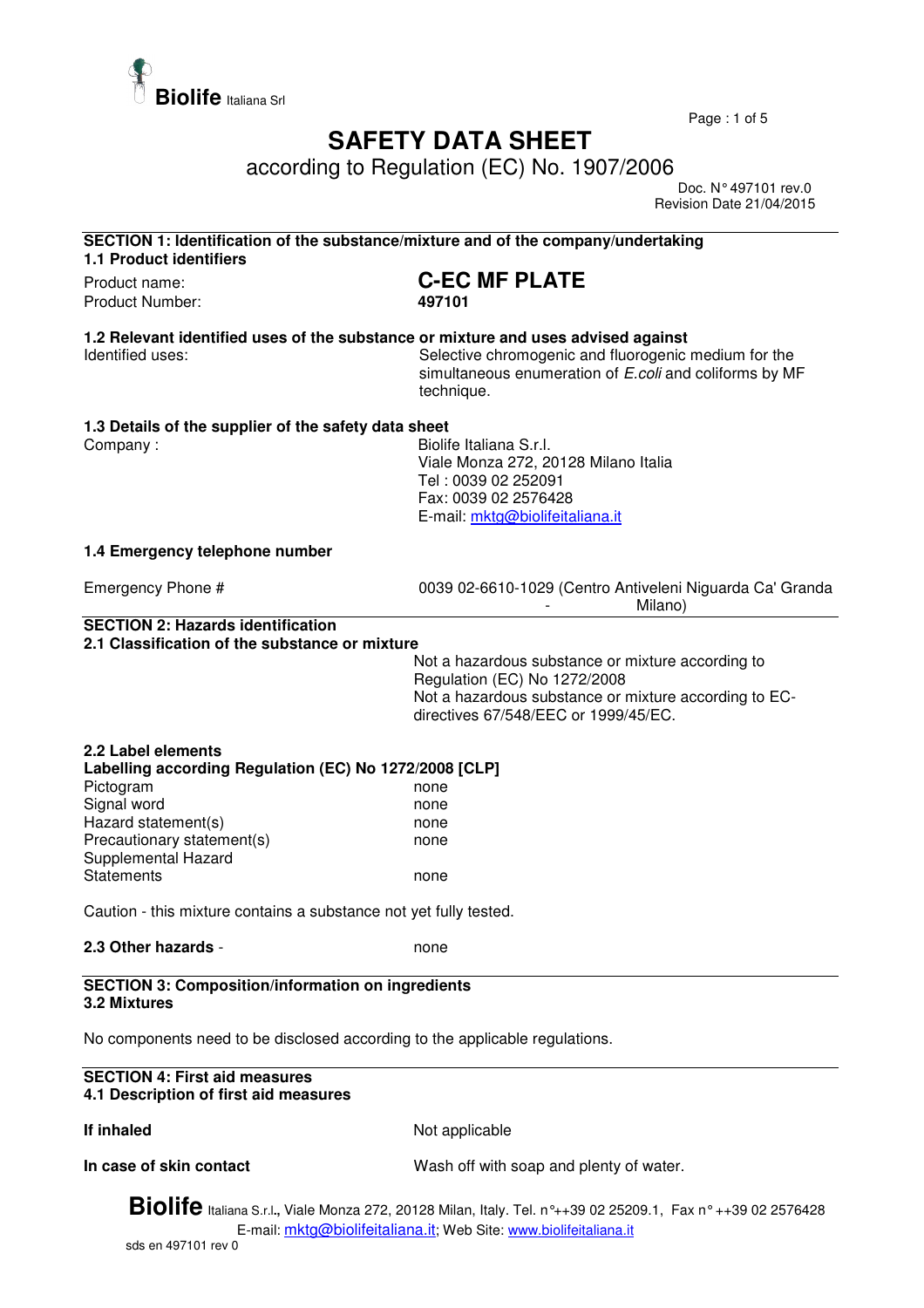

Page : 2 of 5

| In case of eye contact                                                                                                                                                                   | Rinse thoroughly with plenty of water for at least 15 minutes.                                                                  |  |
|------------------------------------------------------------------------------------------------------------------------------------------------------------------------------------------|---------------------------------------------------------------------------------------------------------------------------------|--|
| If swallowed                                                                                                                                                                             | Never give anything by mouth to an unconscious person.<br>Rinse mouth with water.                                               |  |
| 4.2 Most important symptoms and effects, both acute and delayed                                                                                                                          | To the best of our knowledge, the chemical, physical, and<br>toxicological properties have not been thoroughly<br>investigated. |  |
| 4.3 Indication of any immediate medical attention and special treatment needed                                                                                                           | no data available                                                                                                               |  |
| <b>SECTION 5: Fire fighting measures</b><br>5.1 Extinguishing media<br>Suitable extinguishing media                                                                                      | Use water spray, alcohol-resistant foam, dry chemical or<br>carbon dioxide.                                                     |  |
| 5.2 Special hazards arising from the substance or mixture                                                                                                                                | Carbon oxides                                                                                                                   |  |
| 5.3 Advice for fire-fighters                                                                                                                                                             | Wear self contained breathing apparatus for fire fighting if<br>necessary.                                                      |  |
| <b>5.4 Further information</b>                                                                                                                                                           | no data available                                                                                                               |  |
| <b>SECTION 6: Accidental release measures</b><br>6.1 Personal precautions, protective equipment and emergency procedures                                                                 | Prevent container breakage.                                                                                                     |  |
| 6.2 Environmental precautions                                                                                                                                                            | Do not let product enter drains.                                                                                                |  |
| 6.3 Methods and materials for containment and cleaning up                                                                                                                                | Sweep up and shovel. Keep in suitable, closed containers for<br>disposal.                                                       |  |
| 6.4 Reference to other sections                                                                                                                                                          | For disposal see section 13.                                                                                                    |  |
| <b>SECTION 7: Handling and storage</b><br>7.1 Precautions for safe handling                                                                                                              | Handle in accordance with good laboratory practice.                                                                             |  |
| 7.2 Conditions for safe storage, including any incompatibilities                                                                                                                         | Store in cool place. Keep container tightly closed. For<br>storage refer to the temperature indicated on the label.             |  |
| 7.3 Specific end use(s)                                                                                                                                                                  | Apart from the uses mentioned in section 1.2 no other<br>specific uses are stipulated                                           |  |
| <b>SECTION 8: Exposure controls/personal protection</b><br>8.1 Control parameters                                                                                                        |                                                                                                                                 |  |
| Components with workplace control parameters                                                                                                                                             | It doesn't contain substances with occupational exposure<br>limit value.                                                        |  |
| <b>8.2 Exposure controls</b><br>Appropriate engineering controls                                                                                                                         | Handle in accordance with good industrial hygiene                                                                               |  |
| <b>Biolife</b> Italiana S.r.l., Viale Monza 272, 20128 Milan, Italy. Tel. n°++39 02 25209.1, Fax n° ++39 02 2576428<br>E-mail: mktg@biolifeitaliana.it; Web Site: www.biolifeitaliana.it |                                                                                                                                 |  |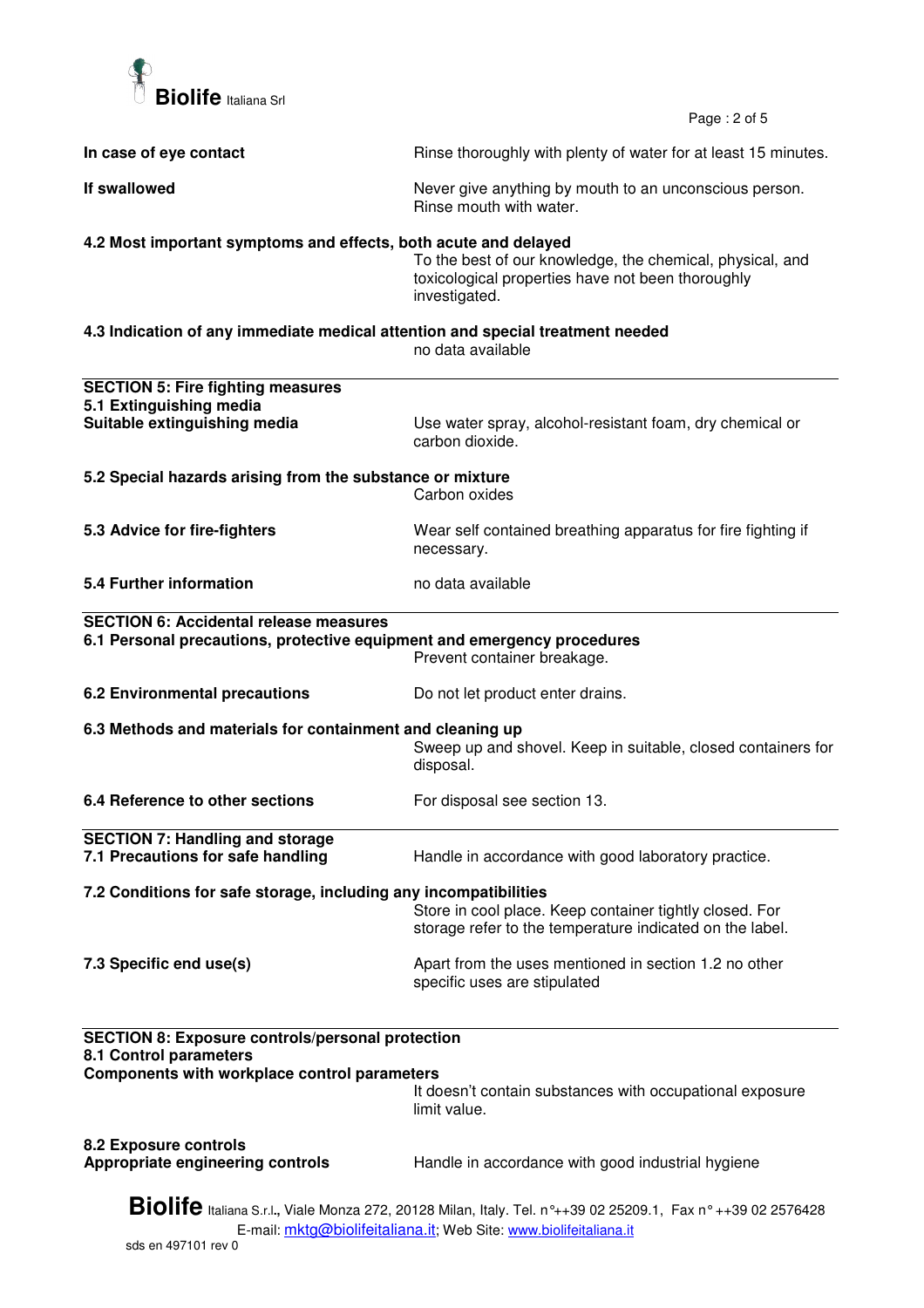

Page : 3 of 5

| Personal protective equipment<br>Eye/face protection | Use equipment for eye protection tested and approved under<br>appropriate government standards such as NIOSH (US) or<br>EN 166(EU).                                                                          |
|------------------------------------------------------|--------------------------------------------------------------------------------------------------------------------------------------------------------------------------------------------------------------|
| <b>Skin protection</b>                               | Handle with gloves. Gloves must be inspected prior to use.<br>Use proper glove removal technique (without touching<br>glove's outer surface) to avoid skin contact with this product.<br>Wash and dry hands. |
| <b>Body Protection</b>                               | The type of protective equipment must be selected according<br>to the concentration and amount of the dangerous substance<br>at the specific workplace.                                                      |
| <b>Respiratory protection</b>                        | Respiratory protection is not required.                                                                                                                                                                      |
| Control of environmental exposure                    | Do not let product enter drains.                                                                                                                                                                             |

## **SECTION 9: Physical and chemical properties**

| 9.1 Information on basic physical and chemical properties      |                   |  |
|----------------------------------------------------------------|-------------------|--|
| a) Appearance Form:                                            | solid             |  |
| Colour:                                                        | no data available |  |
| b) Odour                                                       | no data available |  |
| c) Odour Threshold                                             | no data available |  |
| d) pH                                                          | no data available |  |
| e) Melting point/freezing                                      |                   |  |
| point                                                          | no data available |  |
| f) Initial boiling point and                                   |                   |  |
| boiling range                                                  | no data available |  |
| g) Flash point                                                 | no data available |  |
| h) Evaporation rate                                            | no data available |  |
| i) Flammability (solid, gas)                                   | no data available |  |
| j) Upper/lower                                                 |                   |  |
| flammability or                                                |                   |  |
| explosive limits                                               | no data available |  |
| k) Vapour pressure                                             | no data available |  |
| I) Vapour density                                              | no data available |  |
| m) Relative density                                            | no data available |  |
| n) Water solubility                                            | no data available |  |
| o) Partition coefficient: n-octanol/                           |                   |  |
| water                                                          | no data available |  |
| p) Auto-ignition temperature                                   | no data available |  |
| q) Decomposition temperature                                   | no data available |  |
| r) Viscosity                                                   | no data available |  |
| s) Explosive properties                                        | no data available |  |
| t) Oxidizing properties                                        | no data available |  |
| 9.2 Other safety information                                   | no data available |  |
| <b>SECTION 10: Stability and reactivity</b><br>10.1 Reactivity | no data available |  |
|                                                                |                   |  |
| <b>10.2 Chemical stability</b>                                 | no data available |  |
| 10.3 Possibility of hazardous reactions                        | no data available |  |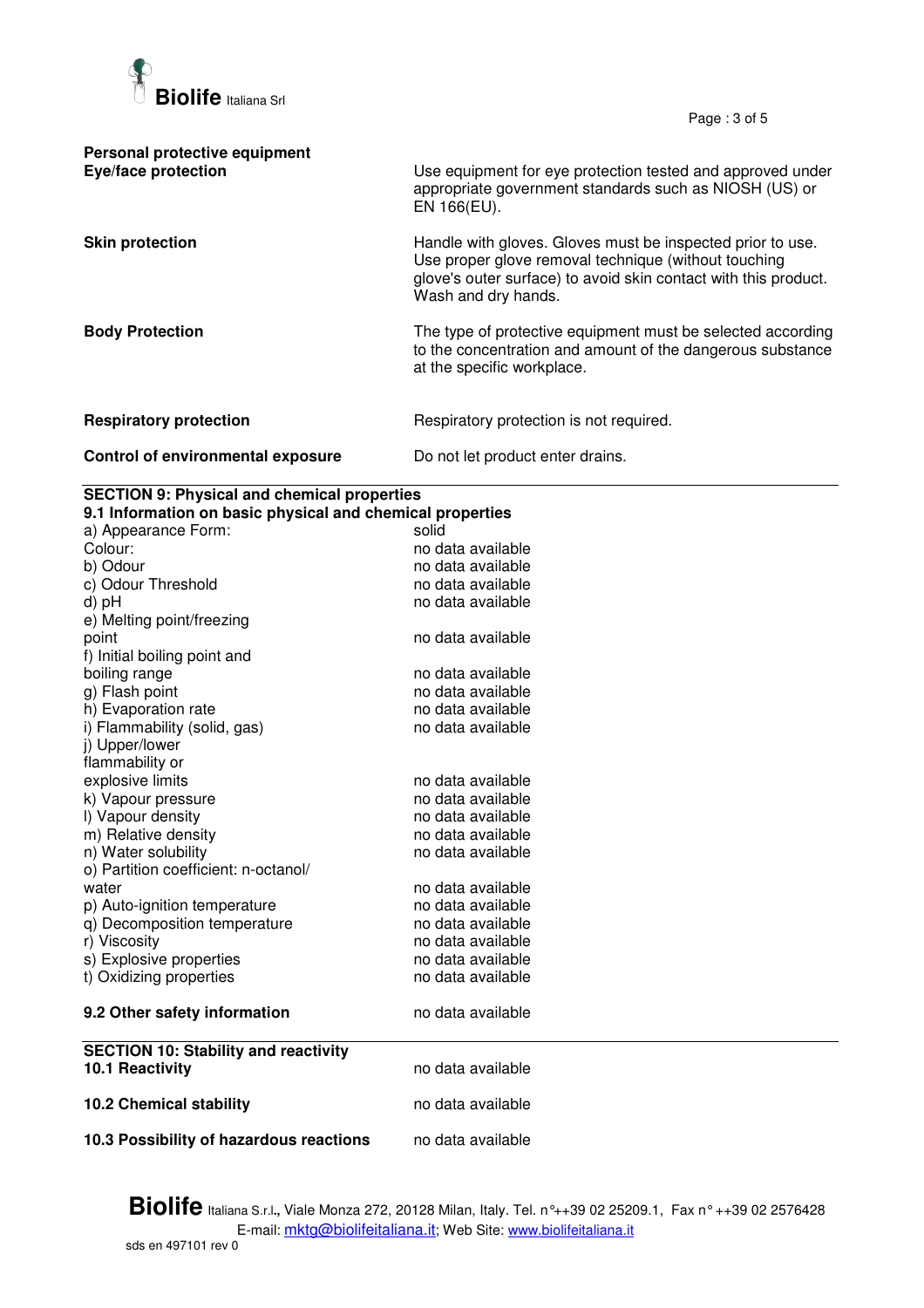

|                                                                    |                                                                                                                                                                     | Page: 4 of 5 |
|--------------------------------------------------------------------|---------------------------------------------------------------------------------------------------------------------------------------------------------------------|--------------|
| 10.4 Conditions to avoid                                           | no data available                                                                                                                                                   |              |
| 10.5 Incompatible materials                                        | no data available                                                                                                                                                   |              |
| 10.6 Hazardous decomposition products                              | Other decomposition products - no data available                                                                                                                    |              |
| <b>SECTION 11: Toxicological information</b>                       |                                                                                                                                                                     |              |
| 11.1 Information on toxicological effects<br><b>Acute toxicity</b> | no data available                                                                                                                                                   |              |
| <b>Skin corrosion/irritation</b>                                   | no data available                                                                                                                                                   |              |
| Serious eye damage/eye irritation                                  | no data available                                                                                                                                                   |              |
| Respiratory or skin sensitisation                                  | no data available                                                                                                                                                   |              |
| Germ cell mutagenicity                                             | no data available                                                                                                                                                   |              |
| Carcinogenicity                                                    | IARC: No component of this product present at levels greater<br>than or equal to 0.1% is identified as probable, possible or<br>confirmed human carcinogen by IARC. |              |
| <b>Reproductive toxicity</b>                                       | no data available                                                                                                                                                   |              |
| Specific target organ toxicity - single exposure                   | no data available                                                                                                                                                   |              |
| Specific target organ toxicity - repeated exposure                 | no data available                                                                                                                                                   |              |
| <b>Aspiration hazard</b>                                           | no data available                                                                                                                                                   |              |
| <b>Potential health effects</b><br><b>Inhalation</b>               | no data available                                                                                                                                                   |              |
|                                                                    |                                                                                                                                                                     |              |
| Ingestion                                                          | no data available                                                                                                                                                   |              |
| <b>Skin</b>                                                        | no data available                                                                                                                                                   |              |
| <b>Eyes</b>                                                        | no data available                                                                                                                                                   |              |
| <b>Signs and Symptoms of Exposure</b>                              | To the best of our knowledge, the chemical, physical, and<br>toxicological properties have not been thoroughly<br>investigated.                                     |              |
| <b>Additional Information</b>                                      | RTECS: no data available                                                                                                                                            |              |
| <b>SECTION 12: Ecological information</b><br>12.1 Toxicity         | no data available                                                                                                                                                   |              |
| 12.2 Persistence and degradability                                 | no data available                                                                                                                                                   |              |
| 12.3 Bio accumulative potential                                    | no data available                                                                                                                                                   |              |
| 12.4 Mobility in soil                                              | no data available                                                                                                                                                   |              |
| 12.5 Results of PBT and vPvB assessment                            | no data available                                                                                                                                                   |              |